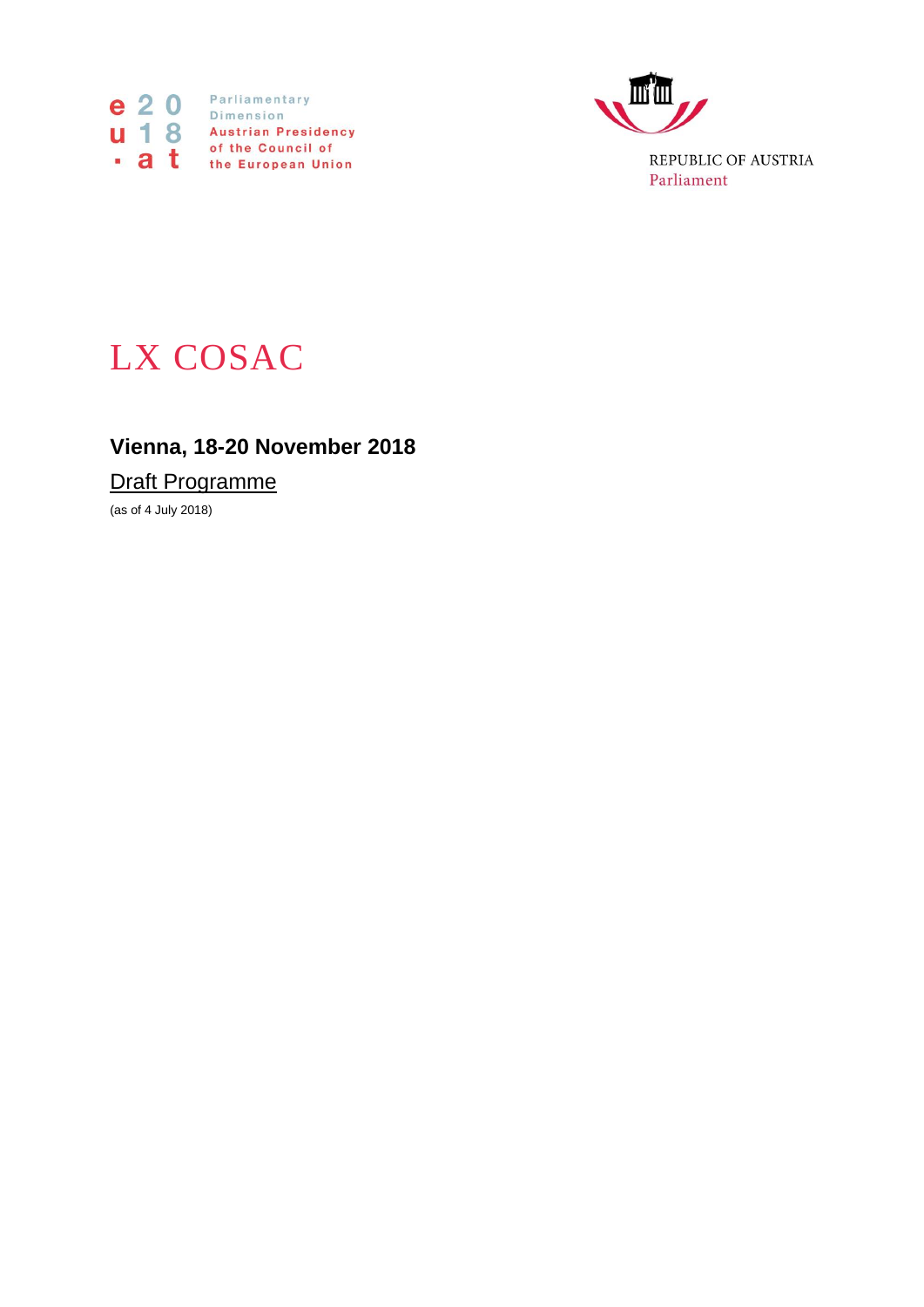#### Sunday, 18 November 2018

| 14:00 - 19:00 | Arrival of delegations and registration at the hotels               |
|---------------|---------------------------------------------------------------------|
|               | Meeting of the Presidential Troika of COSAC                         |
| 16:45         | Departure from the hotels                                           |
| 17:30         | Meeting of the Presidential Troika                                  |
|               | Venue: Permanent Conference Facility ACV/Room G1                    |
|               | 1220 Vienna, Bruno-Kreisky-Platz 1                                  |
| 19:00         | Departure for the dinner                                            |
| 19:00         | Departure from the hotels                                           |
| 19:30         | Dinner hosted by the Chair of Permanent Subcommittee on EU          |
|               | Affairs of the National Council, Mr Reinhold Lopatka, and the Chair |
|               | of the EU Committee of the Federal Council,                         |
|               | <b>Mr Christian Buchmann</b>                                        |
|               | Venue: Wiener Rathauskeller; 1010 Vienna, Rathausplatz 1            |
| 22:00         | Return to the hotels                                                |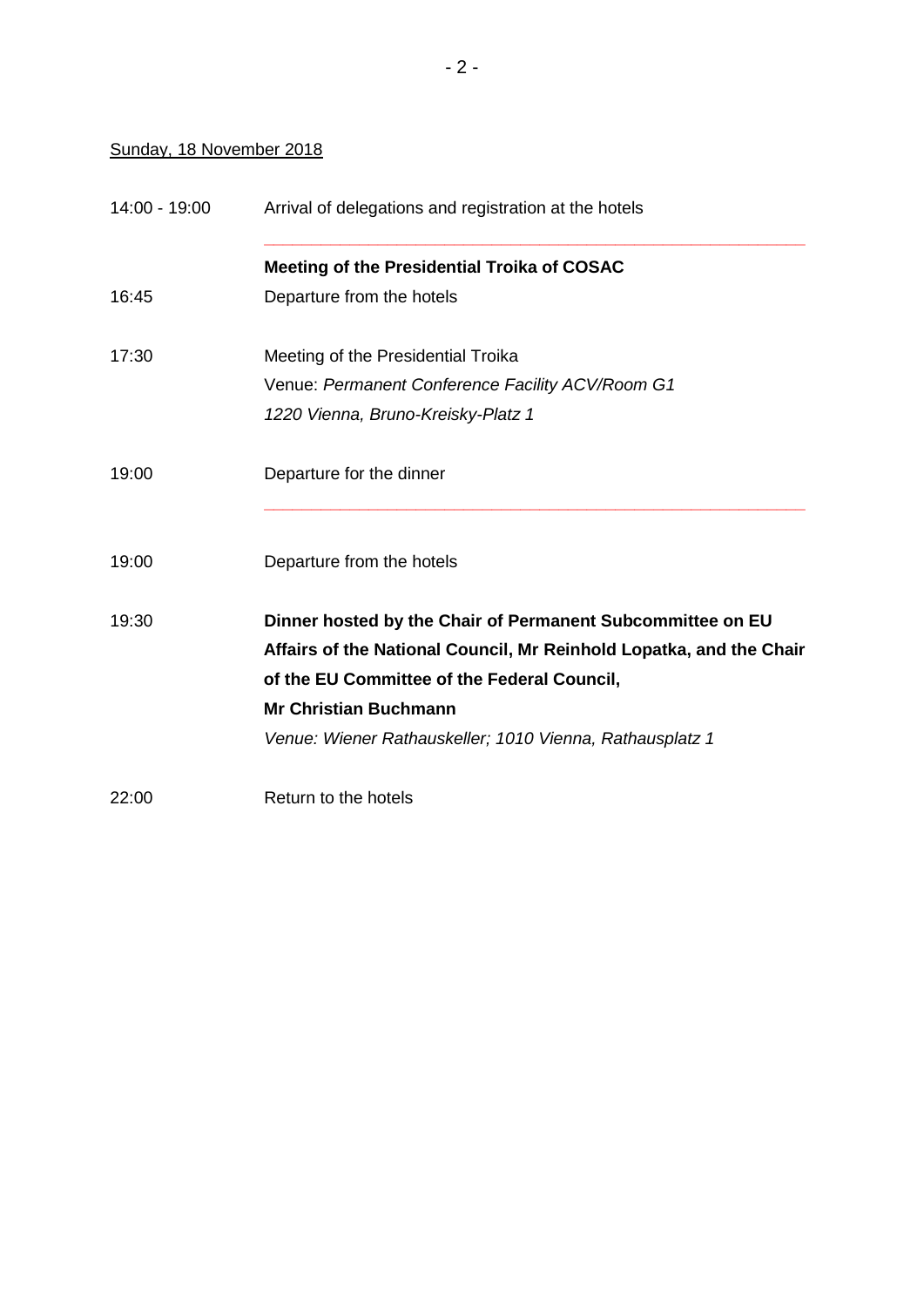#### Monday, 19 November 2018

|               | <b>Meetings of the political groups</b>                              |
|---------------|----------------------------------------------------------------------|
| 7:15          | Departure from the hotels                                            |
| $8:00 - 8:45$ | Meetings of the political groups                                     |
|               | Venue: Permanent Conference Facility ACV                             |
|               | 1220 Vienna, Bruno-Kreisky-Platz 1                                   |
| 8:00          | Departure from the hotels                                            |
| 9:00          | <b>Opening of the LX COSAC</b>                                       |
|               | Venue: Permanent Conference Facility ACV, Room D                     |
|               | 1220 Vienna, Bruno-Kreisky-Platz 1                                   |
|               | <b>Welcome address</b>                                               |
|               | Mr Wolfgang Sobotka, President of the National Council               |
|               | Ms Inge Posch-Gruska, President of the Federal Council (tbc)         |
|               | Introductory remarks by the Chair                                    |
| 9:15          | Adoption of the agenda                                               |
|               | <b>Procedural issues and miscellaneous matters</b>                   |
|               | Briefing on the results of the Meeting of the Presidential Troika of |
|               | COSAC                                                                |
|               | Presentation of the COSAC 30th Bi-annual Report                      |
|               | Letters received by the Presidency<br>$\overline{\phantom{a}}$       |
|               | <b>Others</b>                                                        |
|               |                                                                      |

**\_\_\_\_\_\_\_\_\_\_\_\_\_\_\_\_\_\_\_\_\_\_\_\_\_\_\_\_\_\_\_\_\_\_\_\_\_\_\_\_\_\_\_\_\_\_\_\_\_\_\_\_\_\_\_\_\_**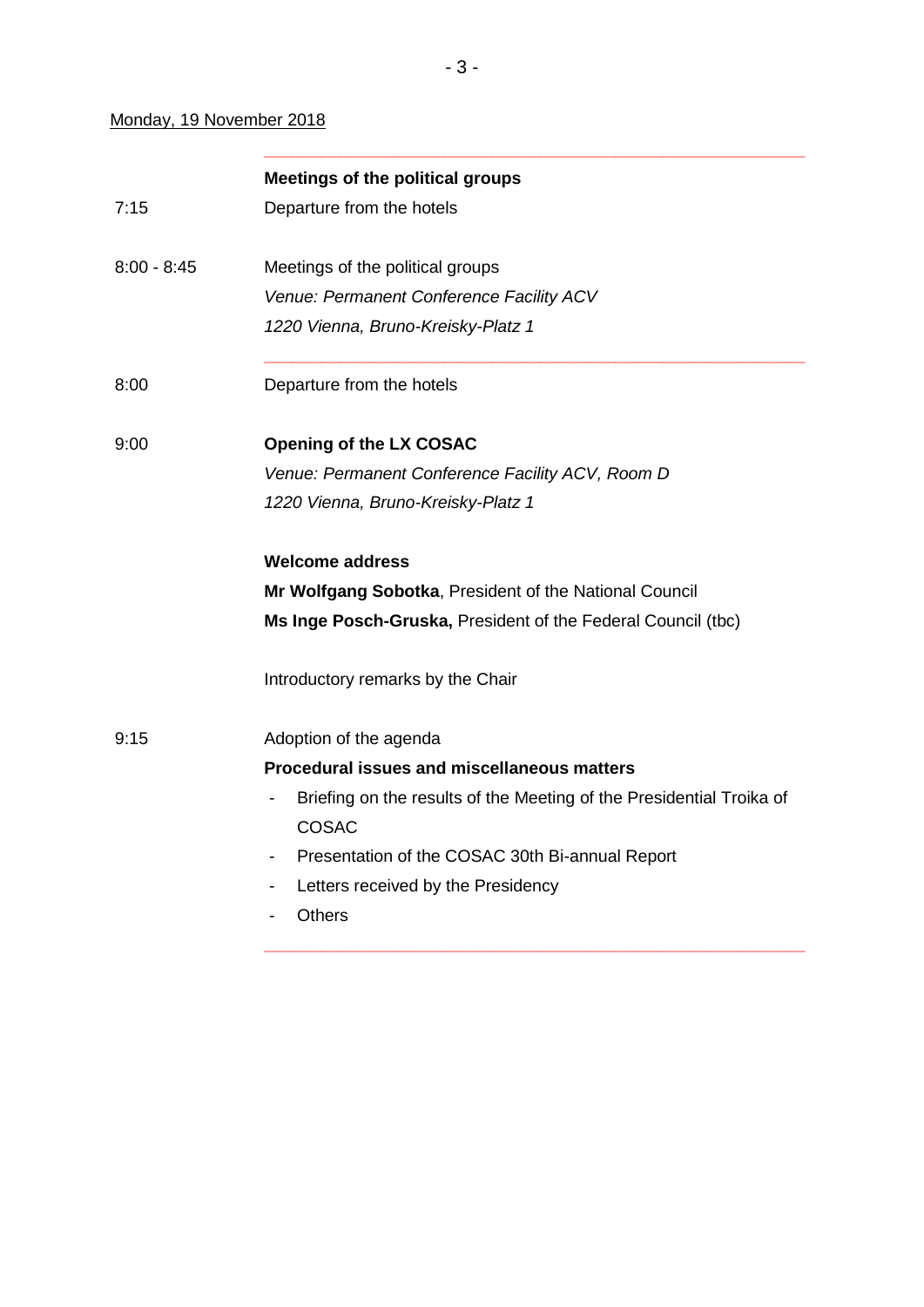| 9:30  | Session I: State of play of the Austrian Presidency of the Council of<br>the EU |
|-------|---------------------------------------------------------------------------------|
|       | Keynote speaker:                                                                |
|       | <b>Mr Gernot Blümel</b>                                                         |
|       | Federal Minister within the Federal Chancellery for the EU, Arts, Culture       |
|       | and Media (tbc)                                                                 |
|       | Debate                                                                          |
| 11:00 | Family photo and coffee break                                                   |
|       |                                                                                 |
| 11:30 | Session II: Transparent European Union closer to its citizens in                |
|       | light of the upcoming elections to the European Parliament                      |
|       | <b>Keynote speakers</b>                                                         |
|       | <b>Mr Josef Moser</b>                                                           |
|       | Federal Minister of Constitutional Affairs, Reforms, Deregulation and           |
|       | Justice                                                                         |
|       | <b>Ms Mairead McGuinness</b>                                                    |
|       | First Vice President of the European Parliament (tbc)                           |
|       | Debate                                                                          |
| 13:00 | Lunch                                                                           |
| 14:30 | <b>Session III: Climate policy and Energy Union</b>                             |
|       | <b>Keynote speakers</b>                                                         |
|       | Mr Maroš Šefčovič                                                               |
|       | Vice-President of the European Commission for Energy Union (tbc)                |
|       | <b>Ms Monika Langthaler</b>                                                     |
|       | R20 Regions of Climate Action, Director R20 Austrian World Summit               |
|       | Debate                                                                          |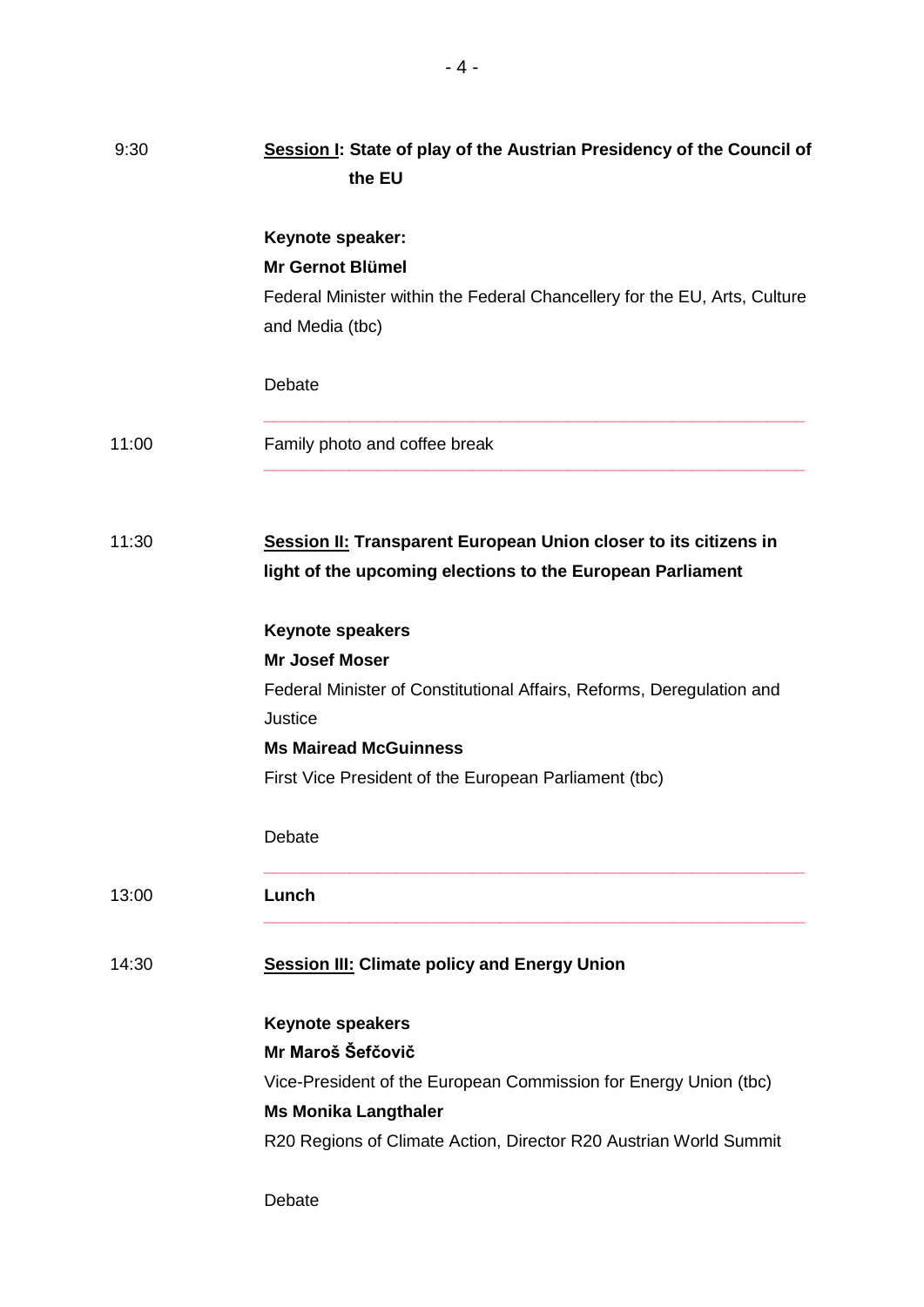| 16:00                     | Return to the hotels (except Chairpersons)                      |
|---------------------------|-----------------------------------------------------------------|
| 16:00                     | <b>Meeting of the COSAC Chairpersons</b>                        |
|                           | Debate on the Contribution and Conclusions of the LX COSAC      |
| 17:30                     | Return to the hotels                                            |
| 19:00                     | Departure from the hotels                                       |
| 19:30                     | Dinner hosted by Mr Wolfgang Sobotka, President of the Austrian |
|                           | <b>National Council</b>                                         |
|                           | Dinner speech by the President of the Austrian National Council |
|                           | Kursalon Wien, 1010 Vienna, Johannesgasse 33                    |
| 22:30                     | Return to the hotels                                            |
| Tuesday, 20 November 2018 |                                                                 |
| 8:30                      | Departure from the hotels                                       |
| 9:30                      | <b>Session IV: Brexit - current state</b>                       |
|                           | <b>Keynote speakers</b>                                         |
|                           | <b>Mr. Michel Barnier</b>                                       |
|                           | EU Chief Negotiator (tbc)                                       |
|                           | <b>N.N.</b>                                                     |
|                           | Member of the British COSAC delegation                          |
|                           |                                                                 |
|                           | Debate                                                          |
| 11:30                     | Coffee break                                                    |
| 12:00                     | Adoption of the Contribution and Conclusions of the LX COSAC    |